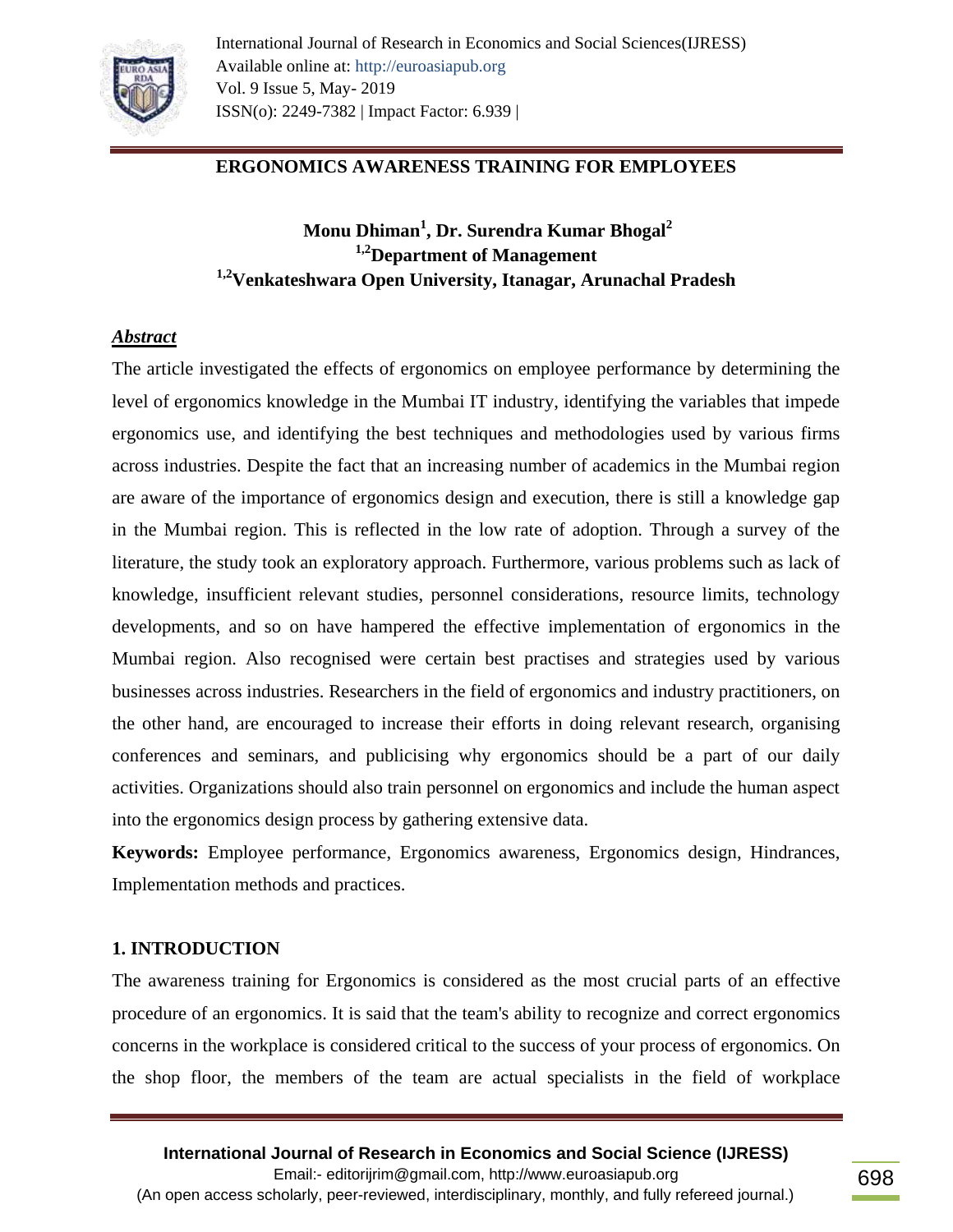

improvement. They are involved in the process of ergonomics in order to raise awareness, make suggestions for improvement. Awareness about Ergonomics training is considered as a great way to get production workers involved.

The ergonomics training program's learning objectives for employees are as follows:

- 1) To conduct research about MSD (musculoskeletal disorder) prevention principles and risk factors.
- 2) To identify proper lifting technique and body mechanics.
- 3) To Research on the discomfort and early symptoms of MSDs.
- 4) To gain a better understanding of the basics of good ergonomics as well as the consequences of poor ergonomics.
- 5) To accept responsibility for your own health and well-being.

# **2.LITERATURE REVIEW**

### **An ounce of cure is worth a pound of care**

The term Movement System Disorder or Musculoskeletal Disorder (MSD) is basically used to explain musculoskeletal disorders.The injuries and conditions that impact the human body's mobility or musculoskeletal system are known as MSDs.The human body's musculoskeletal or movement system is composed of several separate parts that move in a highly coordinated manner.It issaid that the movement system consists of tendons, ligaments, muscles, blood vessels, nerves, discs, and structures that support theneck, back and limbs, and assist a person in accomplishing practically everything you do throughout the day. Consider the amazing machines used on a daily basis! Nobody wants the "machine" of the movement system to become rusted and tired, malfunctioning, or harmed (Munoz Morgado, 2018)).Consider how vital the body's mobility system is to a person for a moment. Without it, how would a person be able to make a living? How could a person appreciate life to the fullest if they didn't have it, or if they didn't have a piece of it? The truth is that a person would be in serious danger without a well-oiled movement system machine."Take care of your body," says an old adage. It's a person's sole option for a home." This is the reality. In this life, a person only has one body, and he or she wishes for it to last a lifetime. It will serve a person in the same way you care for it.If someone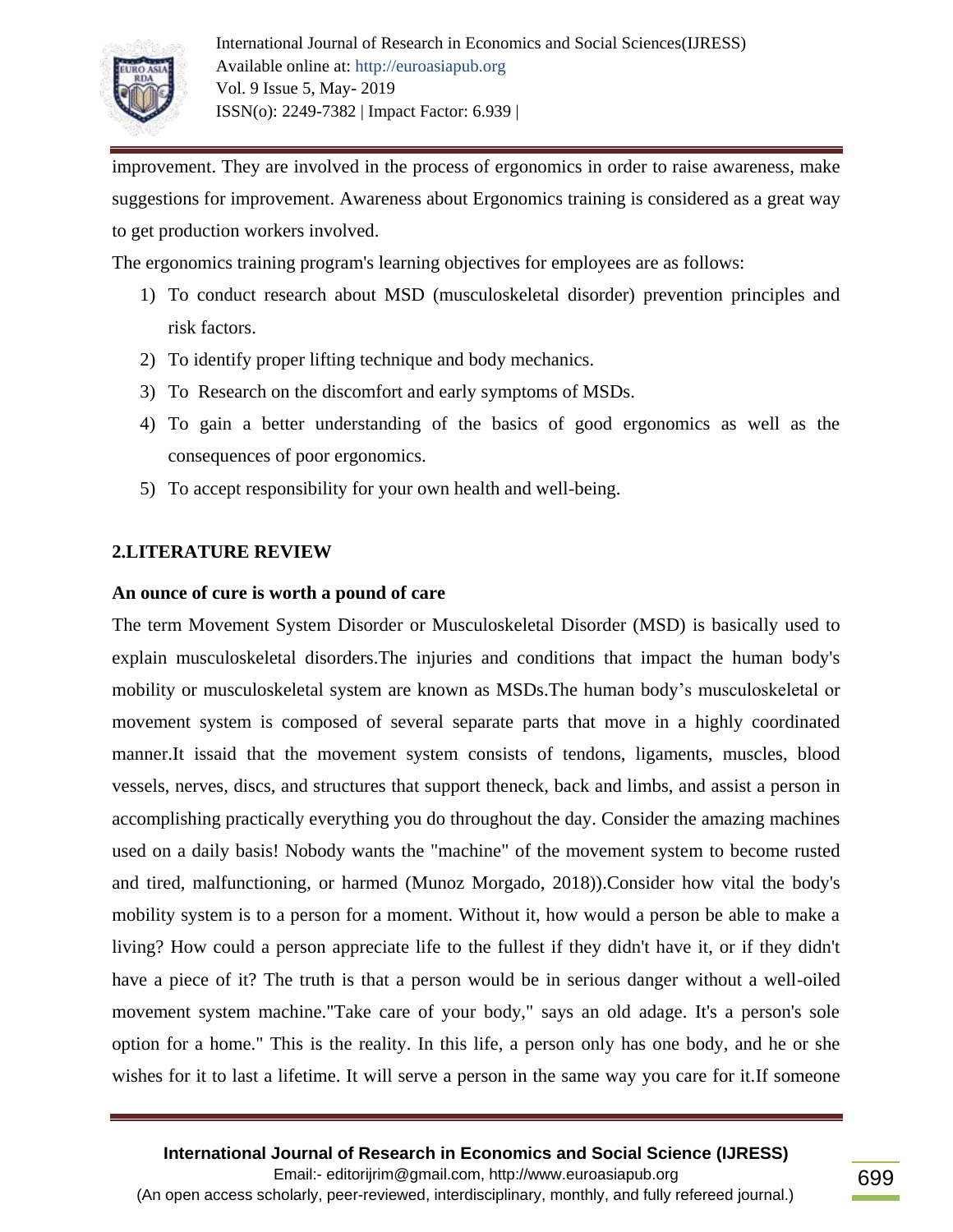

International Journal of Research in Economics and Social Sciences(IJRESS) Available online at: http://euroasiapub.org Vol. 9 Issue 5, May- 2019 ISSN(o): 2249-7382 | Impact Factor: 6.939 |

works hard on it but neglects to care for it, there will be consequences, and the individual will have a terrible time. In order for the movement system to perform it was designed to be as the well-oiled machine, a person must be concerned about caring for it with the caution and it requires care. Taking care of the mobility system should be a top priority when it comes to improving one's quality of life.The financial and personal repercussions of these injuries add up quickly. Medical bills cost businesses billions of dollars, and lost productivity costs them even more. Further, Workers should deal with a prescription medicines, painful injury, surgery, injections, and all of the other consequences that are negative of MSD, which is unneeded and avoidable (Maurice et al. 2019). To develop MSDs can take days, weeks, months, or even years to develop. Tendonitis and carpal tunnel syndrome may not appear overnight. The curve of MSD Curve shows how from a fatigue-recovery imbalance, MSDs emerge. There have been numerous approaches to MSDs, but they always fall into one of two categories: reactive or proactive. Let's have a look at the consequences of each (Mazzoni et al. 2018).This is the reactive approach of MSD management known as "wait and see." And it generally ends with a big "Oops!" Unfortunately, most of the existing system operates in this manner.The existing MSD management mechanism is reactive and backwards! The best strategy to handle MSDs is not to use passive treatment methods like medicines or surgery. This therapy strategy isn't working. It is not successful for people who are always there to work hard for a living and also for the business organizationswhich spend billions of dollars treating musculoskeletal disorders and injuries each year. Injections, drugs (prescribed) and surgery are not considered as the most effective types of treatment.This isn't right. As one of the best type of healthcare is to take care of our bodies and taking precautions to avoid diseases and damage to our movement systems.The MSD issue has been handled in a reactive manner for far too long.The approach which is reactive, since it places an ambulance at the bottom of the cliff which further waits for the people who are sufferinga severe pain and movement system dysfunction before treating them with injections, surgery, drugs, that do not address MSD risk factors or fundamental causes. The pain of landing at the bottom of the cliff is excruciating, and the so-called treatments supplied by the medical care business frequently fall short of restoring full function (Brandt et al. 2018).A person must be proactive in order to minimize the necessity for intrusive procedures such as injections and surgery. A person must post and follow "warning" signs, construct a sturdy fence, and install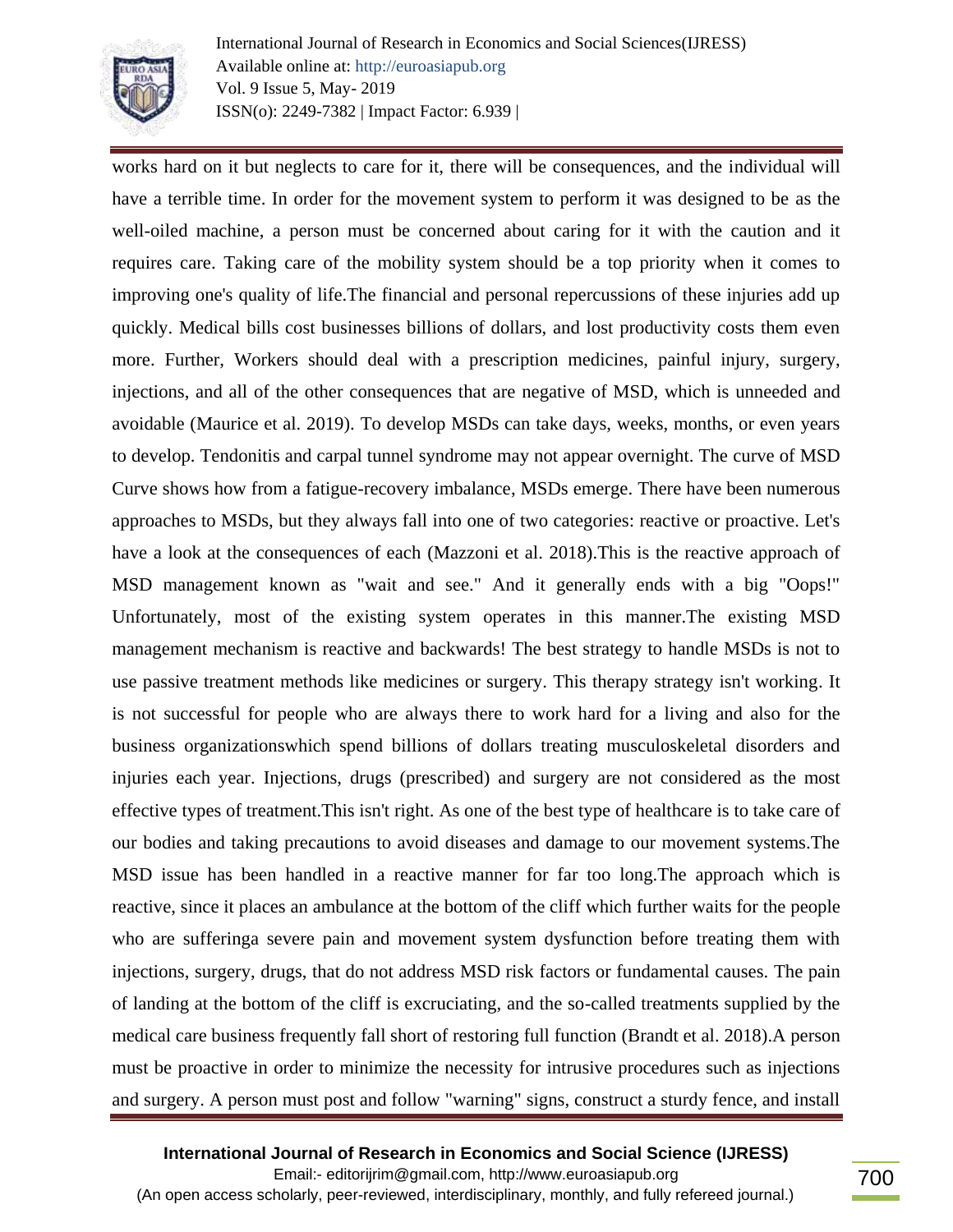

safety netting just in case. It is necessary to consider preventive. This is the most effective strategy to keep people safe, as well as the most effective process to control MSD. One of the best possible way to deal with MSD is to prevent it.

The suitable way to avoid MSD by staying healthy and fit for the career you've chosen, is to surround oneself with a sturdy fence.MSD is caused by a variety of factors. Because the terms "repetitive motion injury," "overuse injury," and "ergonomic damage" suggest a single cause and, by extension, a single treatment, they should not be utilized. This isn't the most effective way to prevent anything bad from happening.

MSD stands for Multiple Sclerosis.A well-thought-out preventative approach is necessary to avoid certain musculoskeletal injuries.

### **MSD Risk Factors and Prevention Principles**

Knowing what caused something, understanding what caused it, and then eliminating those reasons are the only ways to prevent it.It's difficult to prevent anything if people aren't aware of the cause. It's critical to consider the elements that lead to MSDs. This question's answer establishes the groundwork for a successful MSD prevention approach. Individuals must be aware of MSD factors that involve riskto create a strong and an efficient and an effective barrier to keep us safe (Chintada, 2021).A number of factors can contribute to movement system fatigue.Muscles, like the human movement system's engine, utilise fuel (glycogen) to execute functions such as moving and holding things (Sanjog, Patel &Karmakar, 2019).As a result of the burning of fuel for energy, your body's muscles, like a car, produce poisonous waste.Lactate is considered as One of these hazardous waste products also known as or lactic acid.Frequently building up of the lactic acid in the soft tissues, will cause fatigue in the muscle, inflammation, stiffness in the muscle (contracture), and imbalance in the movement system and malfunction over the period of time. Thehealth of the movement system has been slowly diminishing, indicating an imbalance. When the body's recovery can't keep up with the exhaustion it experiences throughout the day, this is what happens (Mahmod et al. 2020).So, what are the risk factors that cause tiredness to outrun recovery when a person is exposed to them?When unpleasant postures, severe stresses, and high job repetition are present in the workplace, workers are at a higher risk in order to develop an MSD.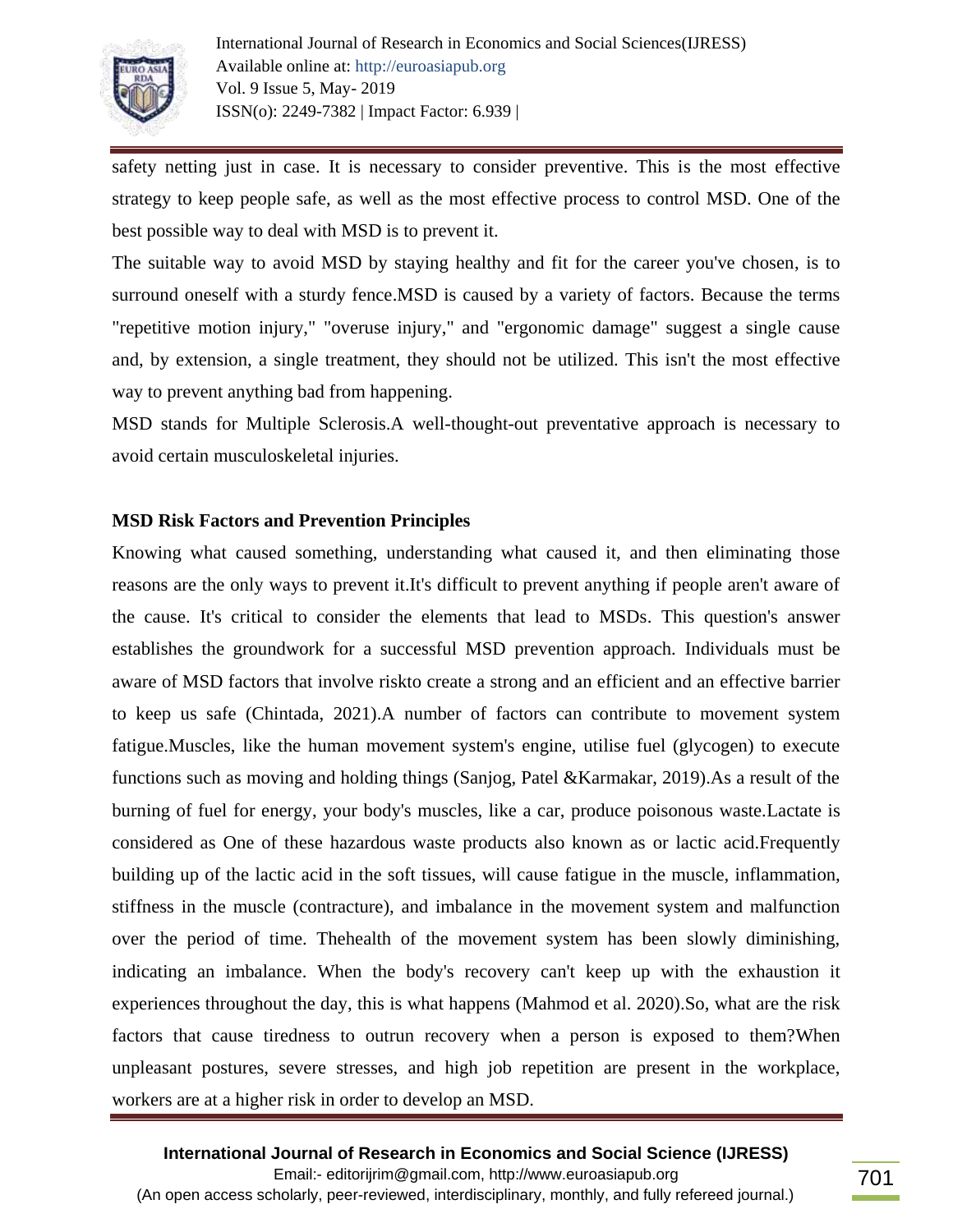

International Journal of Research in Economics and Social Sciences(IJRESS) Available online at: http://euroasiapub.org Vol. 9 Issue 5, May- 2019 ISSN(o): 2249-7382 | Impact Factor: 6.939 |

## **Train like an industrial Athlete to Stay Injury-Free**

Recognize and report early indicators of exhaustion: Professional athletes are constantly weary and aching after practice. Theyseek assistance, when they do and advice from their sports trainer on how to care in order to be ready for practicein the coming day.Daily stretching before a shift has been proved to decrease the injuriesStretching boosts joint synovial fluid (the lubricant that holds bones and cartilage together), allowing for greater range of motion and less joint degeneration (Teymourian, Seneviratne &Galar, 2019).Dehydration of the muscles and tendons causes muscle fatigue, tension, and tendonitis. (Dempsey et al. 2018).Rest and sleep are essential components of a healthy lifestyle and MSD prevention.Muscle recovery is delayed when people don't get enough sleep, and inflammation levels rise as a result of increased stress hormone production.If we don't get enough sleep, we're more likely to get hurt or develop chronic conditions.

### **3.METHODOLOGY**

Research methodology is viewed as a distinct subject in and of itself, having its own literature, tactics, and abilities.It will give a quick overview of the lookup process, including research problem, research design, data collection, sample selection, proposaland producing a lookup report.Initially, the descriptive research design was used to describe the ergonomic training programme; however, as the study progressed, the researcher used the exploratory research design to investigate the various factors that contribute to improving ergonomics training in the IT industry.Employees from the IT industry were chosen as respondents for this study.The responders should be between the ages of 18 and 45.The respondent should be a long-term employee of the firm.The respondent must be able to communicate in English or Hindi.The study's final sample of respondents includes hundreds of employees from ten most renowned IT companies (Tentatively).The core data for this study was acquired using a questionnaire that was created with IT industry employees as respondents.The core data was gathered using standard questionnaires sent to Mumbai-based IT firms.Publications of the federal and state governments, journals, books, newspapers, and reports are all examples of secondary data collection methods.Secondary data was gathered for this study via in-print and non-print business projects and news, journals, research papers, previous studies, and other online sources.Some government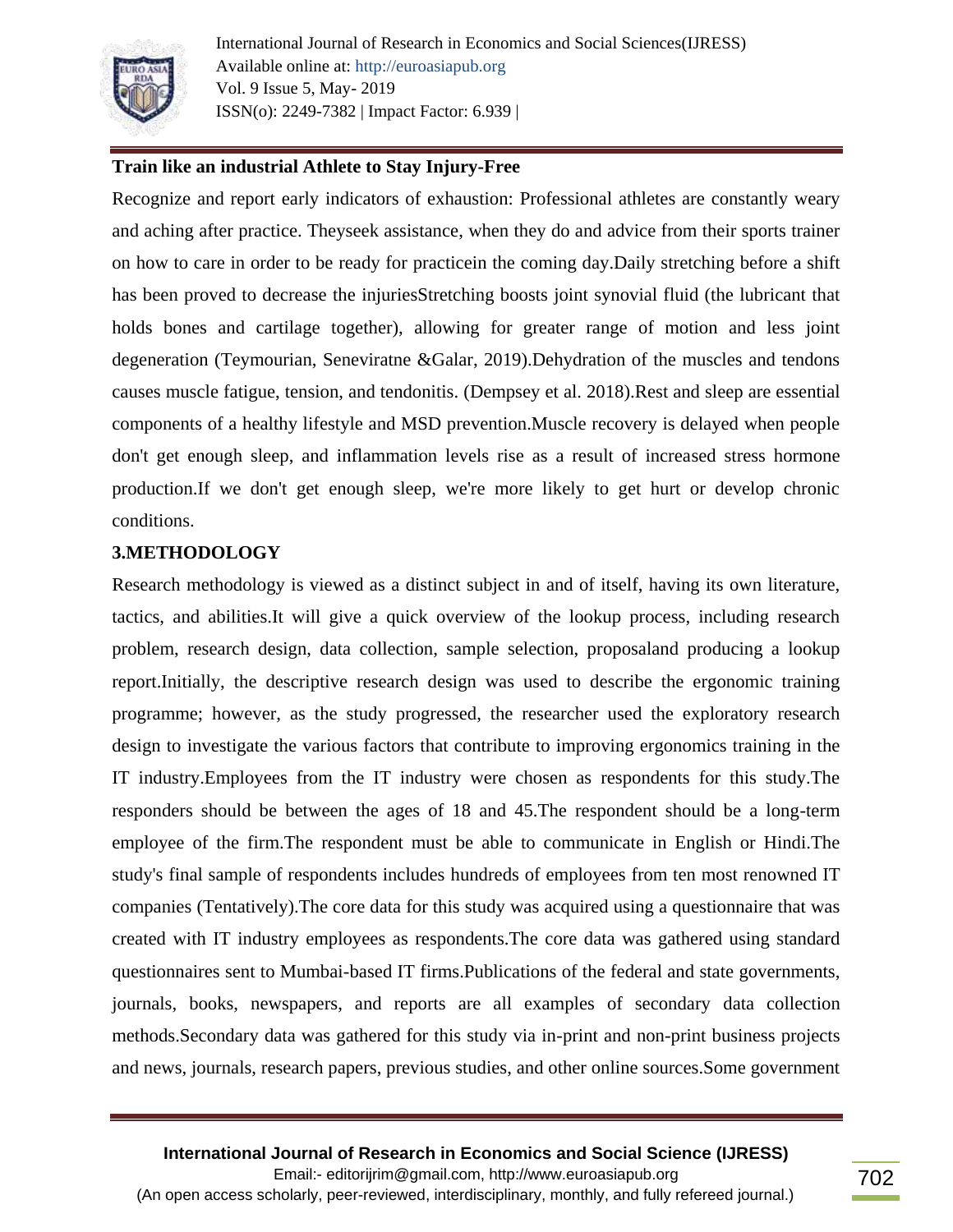

annexures and reports are also taken into account, as are the findings of central government reports.

#### **4. RESULTS**

The study identified major ergonomic deficiencies to be IT Workstation poor furniture, lighting and temperature control. The study reveals that 70%, 62%, 45%, 42% and 30% shown relative errors in terms of Chair height, chair back/arm rest, temperature, desk height and lighting respectively. The study revealed that these relative errors are responsible for most of the workrelated musculoskeletal disorder (WRMD's) which are: eye strain, shoulder pain, arm pain and back pain. Stretching improves soft tissue temperature, increases soft tissue flexibility, and lubricates our bones and cartilage by increasing blood flow and nutrients to joint structures.Stretching also enhances a joint's ability to move via a wider range of motion while using less energy, lessening tendons and muscle resistance.Stretching has also been demonstrated to improve muscular balance, posture, and muscle coordination in numerous studies.Keep in mind that for the prevention of MSD team work is required. For ensuring a safe working environment, the firm is held responsible and all workplace athletes are considered accountable for appropriately using their bodies, staying fit for work, correctly preparing their bodies for work, and further maximizing recovery

#### **5. CONCLUSION AND RECOMMENDATIONS**

The reviews of research given above show that there is a low degree of ergonomics knowledge in the country; this could be because employers in Mumbai are unaware of the benefits of incorporating ergonomics into their employees' daily activities. The reviews also revealed that a number of factors have hampered the effective implementation of ergonomics in Mumbai, including lack of awareness, insufficient relevant studies, resource constraints, technological changes, communication and integration disconnection between employees and ergonomics designers, personnel considerations, ergonomic knowledge, and training. Finally, some best practises and methods for employee ergonomics were identified from the review, including, but not limited to, the integration of the human element into work design, ergonomic maturity levels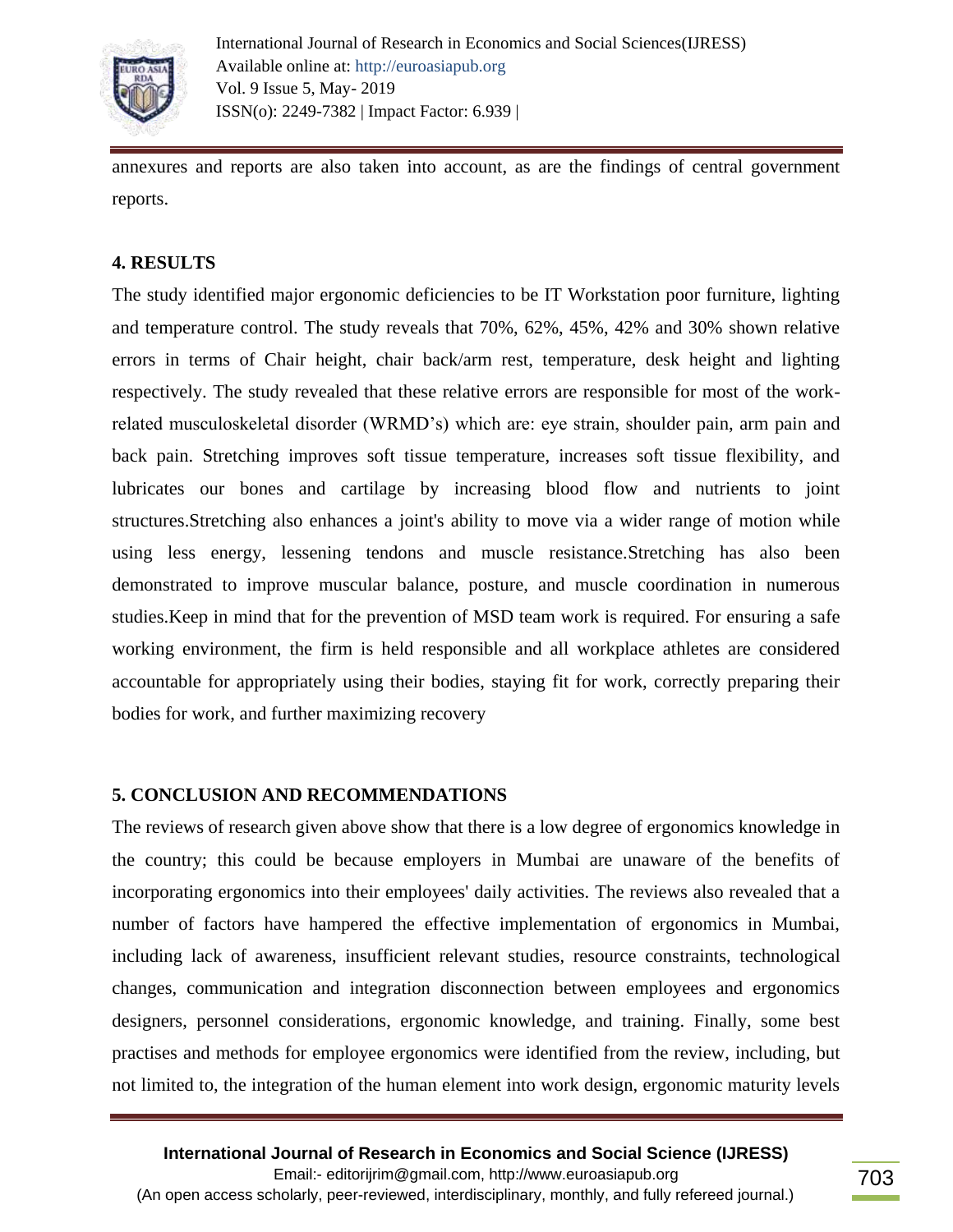

International Journal of Research in Economics and Social Sciences(IJRESS) Available online at: http://euroasiapub.org Vol. 9 Issue 5, May- 2019 ISSN(o): 2249-7382 | Impact Factor: 6.939 |

(reactive, preventive, proactive, and advanced), and workspace quality (office design, furniture and spatial arrangements, lightings and heating arrangements, noise level). Researchers and practitioners in the field of ergonomics in the country should focus their efforts on conducting relevant studies on the link between ergonomic awareness and employee performance, organising conferences and seminars, and promoting ergonomics in the media across the country. Employees should be orientated and trained in ergonomics so that they are aware of the advantages of ergonomics and can fit into the organization's ergonomic designs. Finally, they should incorporate the employee/human factor into the ergonomics design process, since this will help employees and ergonomic designers communicate more effectively.

# **References**

- Barbu, I., Fogorasi, M. S., Bucevschi, A., & Nicolaescu, C. (2020, September). Ergonomics elements and their influence in the garment industry. In *IOP Conference Series: Materials Science and Engineering* (Vol. 916, No. 1, p. 012007). IOP Publishing.
- Barcellini, F., Buchmann, W., Béarée, R., Benchekroun, T. H., Bounouar, M., Dubey, G., &Siadat, A. (2021, June). Collaborative robotics and industry 4.0: an engineering, sociology and activity-centered ergonomics cross-experience. In *Congress of the International Ergonomics Association* (pp. 597-604). Springer, Cham.
- **Brandt, M., Madeleine, P., Samani, A., Ajslev, J. Z., Jakobsen, M. D., Sundstrup, E., &** Andersen, L. L. (2018). Effects of a participatory ergonomics intervention with wearable technical measurements of physical workload in the construction industry: cluster randomized controlled trial. *Journal of medical Internet research*, *20*(12), e10272.
- Chintada, A. (2021). Improvement of productivity by implementing occupational ergonomics. *Journal of Industrial and Production Engineering*, 1-14.
- Dempsey, P. G., Kocher, L. M., Nasarwanji, M. F., Pollard, J. P., & Whitson, A. E. (2018). Emerging ergonomics issues and opportunities in mining. *International journal of environmental research and public health*, *15*(11), 2449.